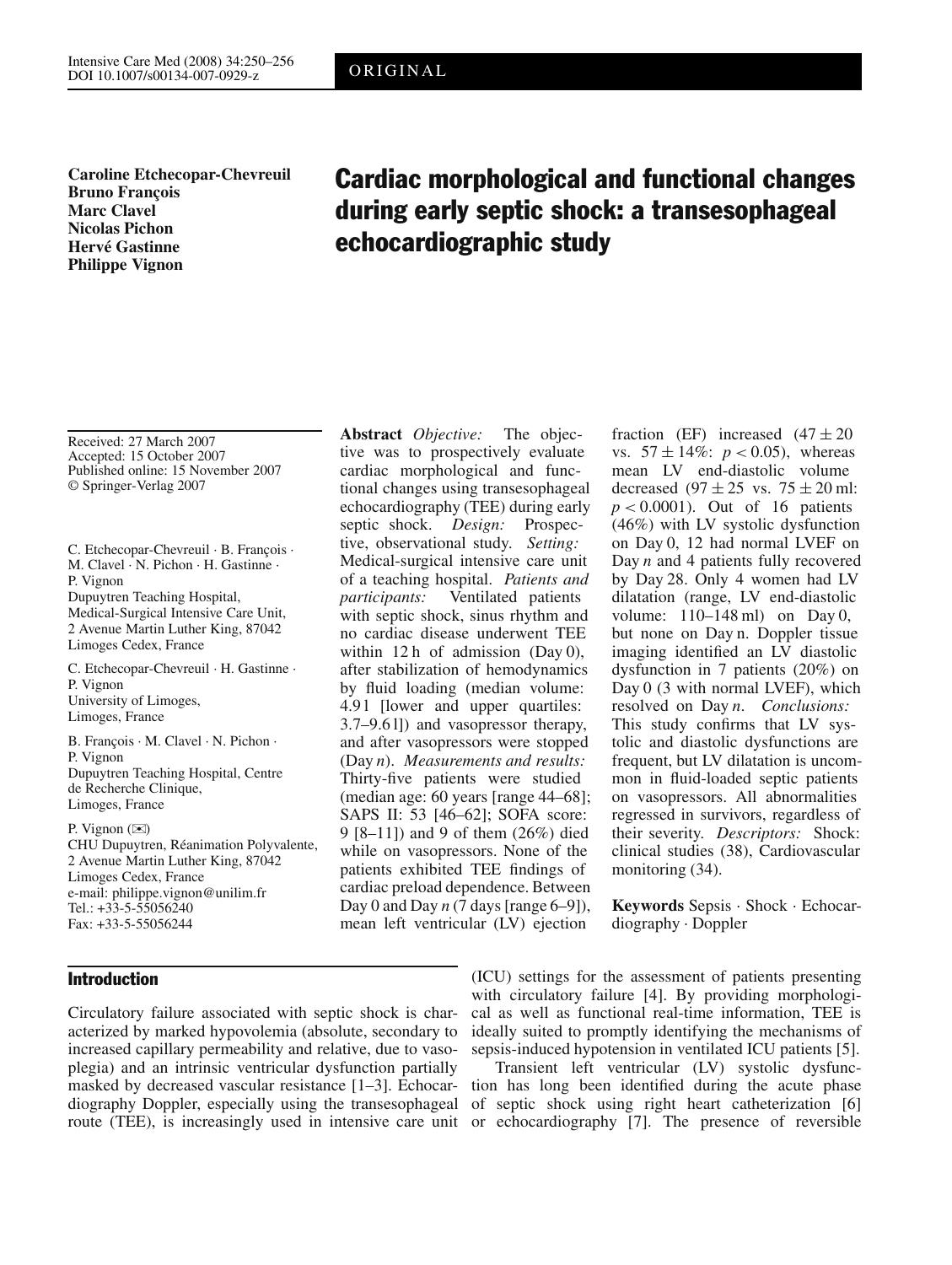LV structural changes, suggesting preload adaptation, have also been described [3, 6], but remains controversial [8]. In addition, LV diastolic dysfunction has been reported during septic shock [9–11], but these descriptions relied on the use of conventional pulse wave Doppler parameters, which are sensitive to rapid changes in loading conditions, such as fluid therapy and vasopressor administration [12]. Finally, right ventricular (RV) dysfunction has been observed in up to 30% in one series of septic shock patients assessed using TEE [5], but has otherwise been scarcely reported.

The present study was aimed at prospectively evaluating both cardiac function and structure using TEE in ventilated patients with septic shock. Particular attention was directed toward the identification of LV diastolic dysfunction using preload-independent Doppler parameters and the assessment of potential ventricular structural changes (i. e., dilatation) during the early phase of septic shock.

### Materials and methods

Patients

For 12 months, adult patients presenting to our medicalsurgical ICU with septic shock were eligible to participate in this descriptive study if they fulfilled all the following criteria:

- 1. Mechanical ventilation
- 2. Evidence of a source of infection for *<* 6 days
- 3. At least 2 of the 4 SIRS criteria, as previously defined [13]
- 4. Two or more signs of tissue hypoperfusion of organ dysfunction out of the following:  $PaO<sub>2</sub>/F<sub>I</sub>O<sub>2</sub> < 300$ , urinary output  $< 0.5$  ml/kg/h for at least 2 h, arterial lactate  $\geq$  3 mmol/l, platelet count  $<$  100,000/mm<sup>3</sup> per cubic millimeter [14]
- 5. For less than 24 h, sustained hypotension (systolic blood pressure *<* 90 mmHg) lasting at least 30 min that required  $\geq 11$  of blood volume expansion and the administration of vasopressor therapy (norepinephrine or epinephrine)
- 6. Stable hemodynamics after fluid loading and initiation of vasopressor therapy

Patients were excluded in the presence of at least one of the following criteria:

- 1. Other cause of shock
- 2. Previous cardiac disease
- 3. Absence of sinus rhythm
- 4. Contra-indication for performing a TEE
- 5. Polynuclear neutrophil count *<* 500/mm<sup>3</sup>

6. Moribund status or decision to withhold aggressive therapy

Hypovolemia was considered corrected in the presence of a respiratory variation of invasive pulse arterial pressure *<* 13% [15]. Associated treatment (e. g., corticosteroids, recombinant activated protein C) was left to the discretion of the attending intensivists [16]. We have long used TEE for the routine hemodynamic assessment of critically ill patients sustaining circulatory failure in our medical-surgical ICU [17]. Since we routinely monitor septic shock patients using TEE, iterative examinations are performed including at the time of vasopressor weaning. As such, the protocol was approved by the Ethics Committee of the Société de Réanimation de Langue Française that waived the need for signed informed consent.

#### TEE studies

In each patient, TEE was performed by experienced intensivists with a level III competence in echocardiography [18] within 12 h of admission (Day 0) in hemodynamically stable patients, and when vasopressors were stopped  $(Day n)$ . In the presence of persistent abnormalities on Day *n*, transthoracic echocardiography (spontaneously breathing patients) was performed on Day 28 in survivors. TEE was performed as previously described [17], using a Sonos 5500 upper-end platform (Philips, France) connected to a multiplane 5-MHz TEE probe. Patients received midazolam (0.15 mg/kg) and pancuronium bromide (0.1 mg/kg) prior to esophageal probe insertion. Therapeutic changes based on real-time TEE results interpretation were recorded while digital loops and still-frames were stored on optical disks for off-line measurement and further analysis. In each patient, the following TEE parameters were measured off-line (mean of three end-expiratory measurements): LV enddiastolic and LV end-systolic volumes using the modified Simpson's rule and four-chamber area-length methods, LV stroke volume using pulse wave Doppler at the level of the LV outflow tract [19], LV and RV end-diastolic areas, and early diastolic Doppler tissue imaging (DTI) velocities (Ea) of the lateral aspect of the mitral ring in the transesophageal long axis view [12]. The LV ejection fraction (EF) was conventionally calculated and the RV/LV end-diastolic area ratio was computed. In addition, the superior vena cava collapsibility index and respiratory variation of aortic Doppler velocities were determined, as previously described [20, 21]. LV systolic dysfunction was classified as mild (40% *<* LVEF *<* 50%), moderate (20% *<* LVEF *<* 40%), or severe (LVEF *<* 20%). LV diastolic dysfunction was defined by a decreased Ea *<* 8.5 cm/s [22] and LV filling pressures were deemed elevated when E/Ea *>* 7.0 [23]. LV dilatation corre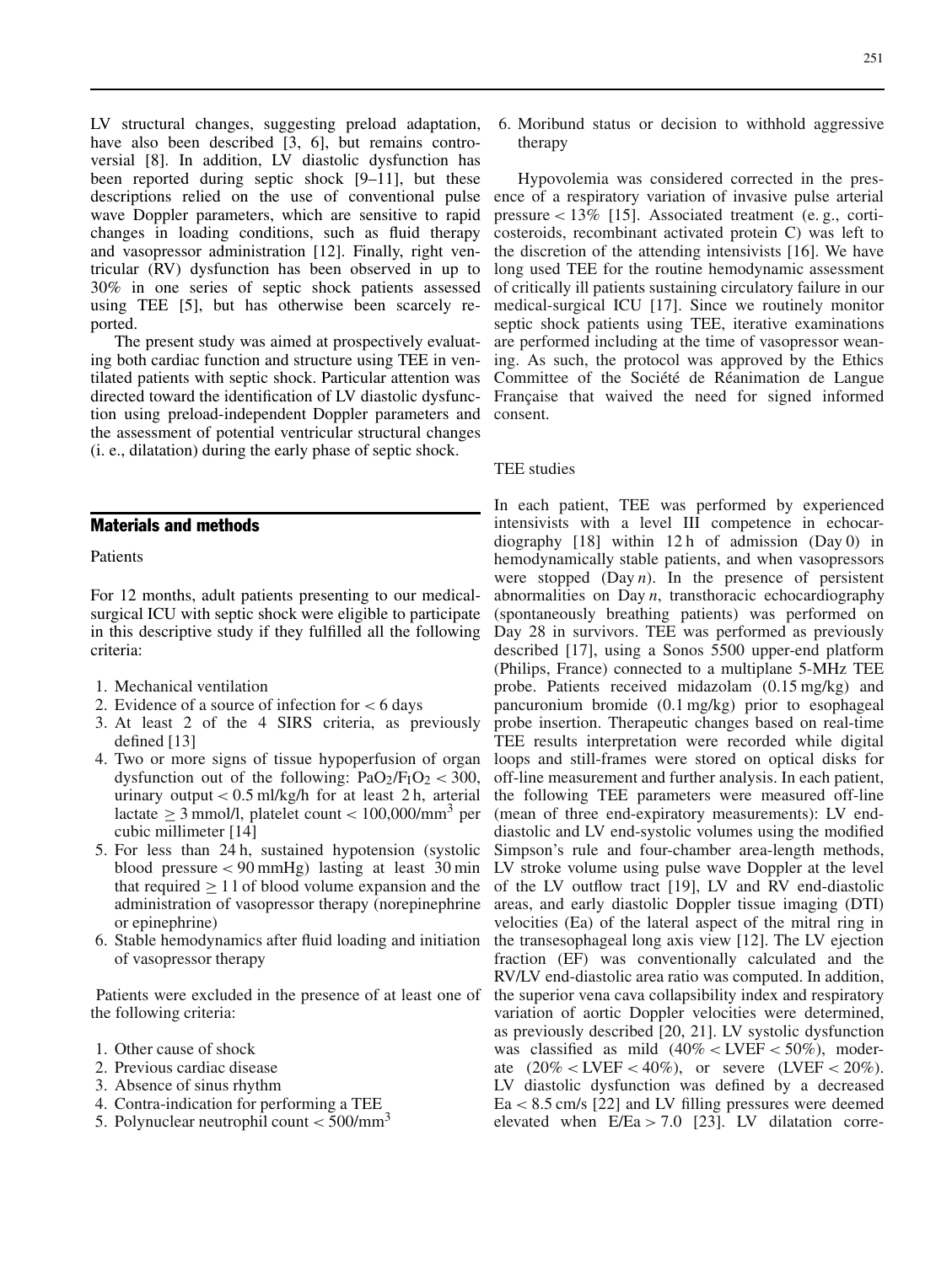sponded to a LV end-diastolic volume of *>* 170 ml for men and *>* 101 ml for women using the modified Simpson's rule method, and *>* 193 ml for men and *>* 136 ml for women using the four-chamber area-length method [24]. RV was considered dilated when the RV/LV end-diastolic area ratio exceeded 0.6 [25]. We have previously shown that our inter- and intra-observer variability in the measurement of echocardiographic parameters is globally *<* 11% [12, 26].

#### **Statistics**

All values are expressed as medians with lower and upper quartiles. On Day 0, clinical and TEE variables were compared between patients who subsequently died in the ICU and survivors using the Mann–Whitney test or Fisher's exact test, as appropriate. In each patient who has been discharged from the ICU, the parameters studied were compared at Day 0 and at Day *n* using the Wilcoxon matched-pairs signed-rank test. A  $p$  value  $< 0.05$  was considered statistically significant.

## Results

During the study period, 132 of the 1,026 patients (13%) admitted to our ICU with suspected sepsis were screened for eligibility. Of 42 eligible patients with septic shock, 7 were excluded because of arrhythmia  $(n=4)$ , known cardiopathy  $(n=2)$ , or Boerhaave syndrome  $(n=1)$ . Finally, 35 patients were studied (19 men; median age: 60 years [lower and upper quartiles: 44–68]; Simplified Acute Physiologic Score [SAPS] II: 53 [46–62]; Sepsisrelated Organ Failure Assessment [SOFA]: 9 [8–11]).

Median duration of sepsis before TEE assessment of hemodynamics on Day 0 was 48 h (36–96 h). At the time of initial TEE examination, patients had received a median fluid volume of  $4.91$  (3.7–9.61). The vasoactive drugs administered were norepinephrine (*n* = 32), epinephrine  $(n=12)$ , or both  $(n=9)$ , but none of the patients received dobutamine. Nine patients (26%) died while on vasopressors (no TEE on Day n), whereas vasoactive drugs were stopped after a median of 7 days (range 6–9 days) in the remaining 26 patients who were all discharged from the ICU. Twenty-five patients presented with a community-acquired infection whereas the 10 remaining patients had a nosocomial infection. Sites of infection were: intra-abdominal (37%), pneumonia (29%), urinary tract  $(11\%)$ , skin  $(9\%)$ , and miscellaneous  $(14\%)$ . The source of sepsis was documented in 25 patients (71%) and 14 patients (40%) had bacteremia. Twelve patients died during their hospital stay (34%).

Patients had frequent comorbidities, including chronic alcoholism  $(n = 12)$ , cancer or hemopathy  $(n = 9)$ , diabetes  $(n=5)$ , chronic renal failure  $(n=3)$ , and hypertension  $(n = 13)$ . Five patients were receiving long-term treatment by beta-blockers and 7 patients by angiotensin conversion enzyme inhibitors. At the time of inclusion, patients who subsequently died during their ICU stay required higher doses of vasopressor, had greater blood lactate levels and exhibited more organ dysfunctions, as reflected by a higher SOFA score, compared with survivors (Table 1).

Transesophageal echocardiography findings recorded on Day 0 and Day *n* are summarized in Table 2. None of the patients exhibited TEE findings of cardiac preload dependence at the time of the examinations, since both the collapsibility index of the superior vena cava and the respiratory variations of aortic Doppler velocities were consistently within the lower range (Table 2). On Day 0,

**Table 1** Patients' characteristics during the early phase (within 12 h) of septic shock after fluid loading and initiation of vasopressor therapy (Day 0) and after the interruption of vasoactive drugs (Day *n*)

| Parameters                     | Day $0(n=35)$     |                        | Day $n(n=26)$        |
|--------------------------------|-------------------|------------------------|----------------------|
|                                | ICU death $(n=9)$ | ICU discharge $(n=26)$ |                      |
| Age (years)                    | $68(56-78)$       | 54 (43–67)             |                      |
| Male                           |                   | 14                     |                      |
| Heart rate (bpm)               | $124(114-142)$    | $114(101-133)$         | $95(81-100)**$       |
| Systolic blood pressure (mmHg) | $112(103-126)$    | $120(114-126)$         | $121(115-128)$       |
| Mean blood pressure (mmHg)     | $82(79-86)$       | $84(80-91)$            | $86(82-92)$          |
| Fluid resuscitation (1)        | $5.0(4.0-7.0)$    | $5.0(3.5-8.0)$         |                      |
| Vasopressors $(\mu g/kg/min)$  |                   |                        |                      |
| Norepinephrine                 | $0.41(0.30-0.51)$ | $0.21(0.09-0.33)*$     |                      |
| Epinephrine                    | $0.41(0.19-0.52)$ | $0.21(0.11-0.37)$      |                      |
| Tidal volume (ml/kg)           | $7.1(6.3-9.4)$    | $7.7(7.2 - 8.4)$       | $8.0(7.0-9.0)$       |
| $PaO2/FIO2$                    | $172(94 - 257)$   | $233(160-252)$         | $267 (233 - 292)$ ** |
| Arterial lactates (mmol/l)     | $10.4(8.7-16.9)$  | $6.0(3.8-7.7)^*$       | $1.7(1.2-2.2)**$     |
| <b>SOFA</b>                    | $12(11-13)$       | $9(7-10)*$             | $3(2-5)$ **          |

Data are expressed as medians and numbers in parentheses are lower and upper quartiles

 $* p < 0.05$  compared with deceased patients

 $** p < 0.05$  compared with survivors on Day 0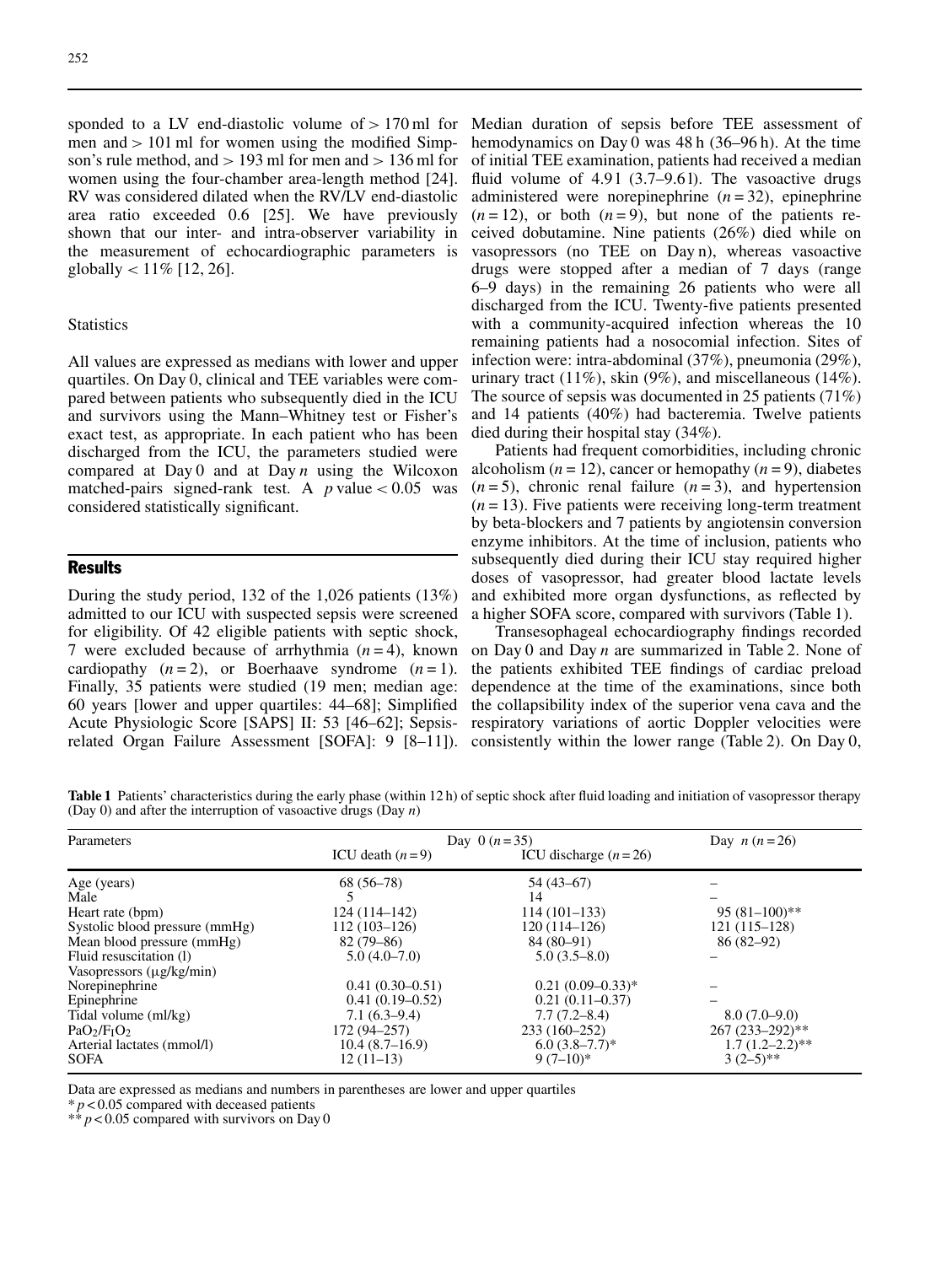| TEE parameters                    | Day 0 $(n=35)$    |                        | Day $n(n=26)$   |
|-----------------------------------|-------------------|------------------------|-----------------|
|                                   | ICU death $(n=9)$ | ICU discharge $(n=26)$ |                 |
| SVC collapsibility index $(\%)$   | $13(6-16)$        | $14(9-22)$             | $14(9-19)$      |
| Respiratory variations of         |                   |                        |                 |
| aortic Doppler velocity $(\%)$    | $3(2-4)$          | $4(2-6)$               | $4(3-6)$        |
| LVEF, modified Simpson's          |                   |                        |                 |
| rule $(\%)$                       | $51(18-57)$       | $50(34-62)$            | $58(54-64)$     |
| LVEF, four-chamber area-          |                   |                        |                 |
| length $(\%)$                     | $52(20-59)$       | $51(33-63)$            | 58 (54–65)      |
| LV stroke volume (ml)             | $41(34 - 55)$     | $53(47-69)$            | $64(56-74)*$    |
| LV end-diastolic volume, modified |                   |                        |                 |
| Simpson's rule (ml)               | $104(80-113)$     | $95(76-110)$           | $76(65-94)$ *   |
| LV end-diastolic volume, four-    |                   |                        |                 |
| chamber area-length (ml)          | $102(83-117)$     | $99(79-114)$           | $80(66-96)*$    |
| Ea lateral mitral ring (cm/s)     | $12.0(11.1-13.4)$ | $11.4(9.1-16.0)$       | 11.1(10.2–12.5) |

**Table 2** Transesophageal echocardiography (TEE) parameters measured within 12 h of septic shock after fluid loading and initiation of vasopressor therapy (Day 0) and after the interruption of vasoactive drugs (Day *n*)

Data are expressed as medians and numbers in parentheses are 95% confidence intervals

*TEE*, transesophageal echocardiography; *SVC*, superior vena cava; *LV*, left ventricle; *EF*, ejection fraction; *Vp*, early diastolic blood flow propagation velocity; *Ea*, early diastolic tissue Doppler imaging velocity of the lateral mitral ring

 $p < 0.05$  compared with survivors on Day 0



**Fig. 1** Example of reversible left ventricular (LV) systolic dysfunction during the early phase of septic shock. In this patient, who received 4 l of blood volume expansion on Day 0, transesophageal echocardiography (TEE) disclosed **a** a normal LV end-diastolic volume and **b** a severe global LV systolic dysfunction reflected by a low ejection fraction and **c** reduced stroke volume. When vasopressors were stopped 6 days later (Day *n*), TEE depicted **d** a smaller LV cavity size and **e** total recovery of LV systolic performance as reflected by a normal ejection fraction and **f** stroke volume. *LV*, left ventricle; *RV*, right ventricle; *LVEDV*, LV end-diastolic volume; *LVEF*, LV ejection fraction; *Paw*, airway pressure; *VTI*, velocity time integral

none of the TEE parameters allowed us to distinguish patients who would die during their ICU stay from survivors. LVEF was decreased in 16 patients (46%), reflecting a LV systolic dysfunction classified as mild in 3 patients (LVEF range: 41–49%), moderate in 7 patients (LVEF range: 24–38%), and severe in the remaining 6 patients (LVEF range: 7–18%). From Day 0 to Day *n*, LVEF tended to increase while LV stroke volume reached significantly greater values (Table 2). Out of the 16 patients with a depressed LV systolic function on Day 0, 12 patients had normal LV systolic performance on Day *n* (LVEF range: 54–82%), and the remaining 4 patients fully recovered by Day 28 (LVEF range: 57–62%). Median LV end-diastolic volume significantly decreased between the two TEE examinations (Table 2). Only 4 women had a true LV dilatation using the modified Simpson's rule (LV end-diastolic volume range: 110–148 ml) and 1 woman using the four-chamber area-length method (LV end-diastolic volume: 152 ml) on Day 0, but none on Day *n* (Fig. 1). All of them were alive on Day 28. Median values of Ea were similar between Day 0 and Day *n* (Table 2). On Day 0, DTI identified an LV diastolic dysfunction in 7 patients (20%). In this subset of patients, median Ea maximal velocity was significantly slower than that recorded in the remaining patients (7.7 cm/s [range 7.4–8.1] vs. 13.9 cm/s [range 9.1–25.7]: *p <* 0.0001). Isolated LV diastolic dysfunction (LVEF *>* 50%) was identified in 3 patients (9%) using DTI. On Day *n*, Ea significantly increased to reach normal values in all of those patients (14.2 cm/s [range: 9.6–32.7]: *p* = 0.03). Finally, 4 patients (11%) with acute respiratory distress syndrome exhibited mild RV dilatation, as reflected by an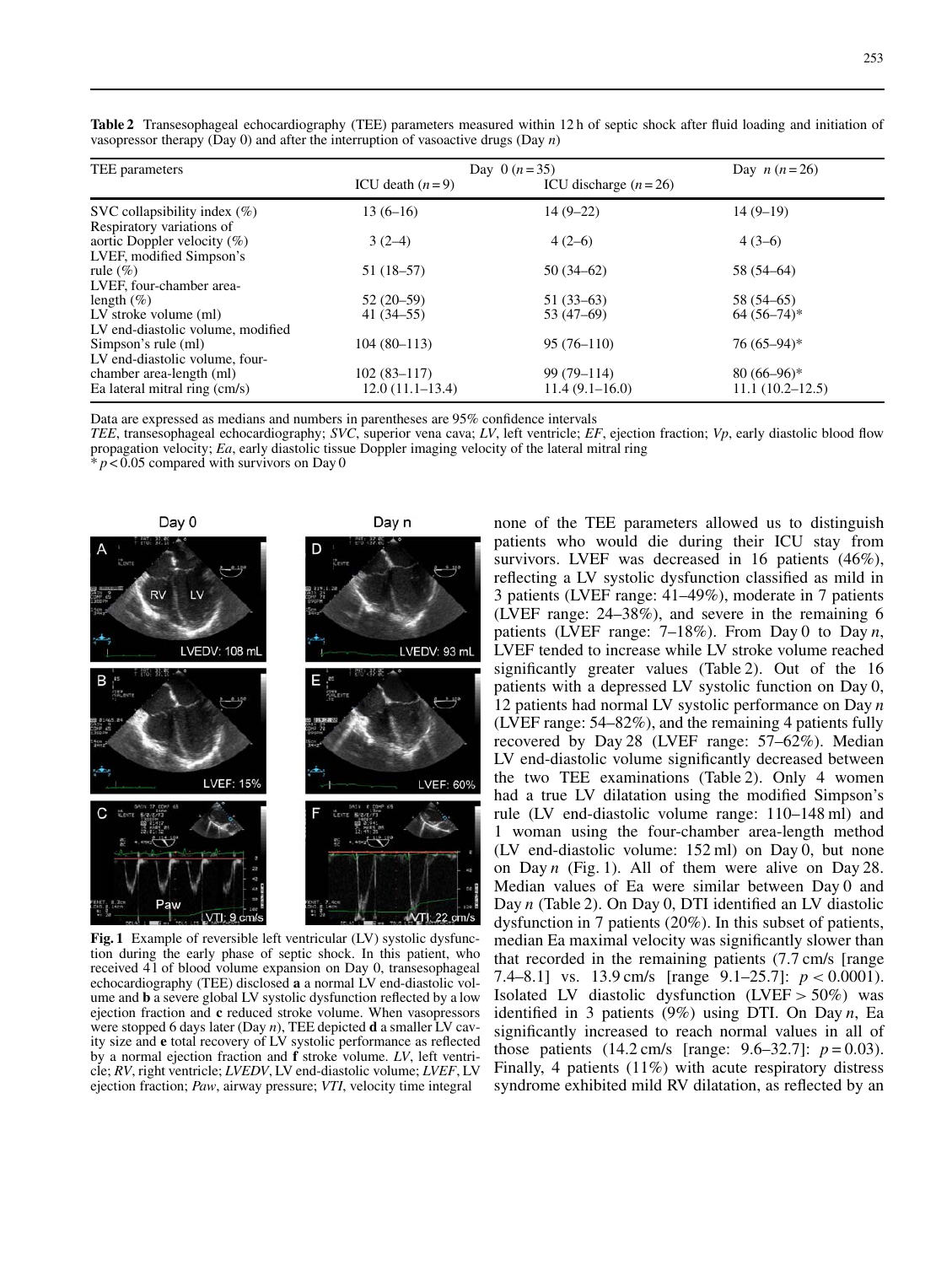In all cases, RV dilatation regressed with the pulmonary recovery.

No blood volume expansion was performed based on initial TEE study. In the presence of a moderate-to-severe LV systolic dysfunction  $(n = 13)$ , inotropic support was either introduced or increased. LV diastolic dysfunction identified on the basis of reduced DTI mitral ring velocities led to fluid restriction and diuretic therapy only when associated with increased LV filling pressures in patients with acute lung injury or acute respiratory distress syndrome  $(n=3)$ . The identification of LV dilatation had a therapeutic impact only when associated with LV systolic dysfunction  $(n=2)$ . Finally, RV dilatation led to the initiation/increase in vasopressor support in conjunction with the maintenance of airway plateau pressure *<* 28 cm  $H_2O$  (*n* = 4).

#### **Discussion**

This study confirms echocardiographic findings previously reported by Jardin et al. [5, 8, 27] and suggests the presence of a transient LV diastolic dysfunction using relatively preload-independent Doppler parameters. Entry criteria for participating in the present study selected the most severe patients admitted to our medical-surgical ICU for septic shock, as reflected by elevated blood lactate level and by both the number and severity of organ dysfunctions. Surprisingly, hospital mortality was fairly low in these high-risk patients, presumably due to the high proportion of intra-abdominal and urinary sepsis (48%).

Nearly half of our patients exhibited a LV systolic dysfunction during the early phase of septic shock. Importantly, TEE was initially performed after stabilization of hemodynamics obtained by substantial volume loading (median:  $4.91$  [3.7–9.6]) and the administration of vasopressors. Accordingly, LV systolic dysfunction could not be ascribed to persistent hypovolemia, as reflected by the absence of TEE findings consistent with cardiac preload dependence [20, 21]. Although vasopressors may have unmasked underlying decreased myocardial contractility by increasing LV afterload [1], 34% of our patients were receiving epinephrine at the time of the initial TEE examination for clinically suspected LV systolic dysfunction. In contrast with the fairly high proportion of our patients (37%) with moderate-to-severe LV systolic dysfunction, Rivers et al. [28] previously reported a 14% incidence of LV failure in the group of patients with SCvO<sub>2</sub> monitoring during the early course of severe sepsis and septic shock. This apparent discrepancy may be related to different population characteristics, earlier hemodynamic assessment, and mainly indirect and blind evaluation of LV performance. Our results based on direct TEE quantitative evaluation of LV systolic function corroborate previous echocardiographic studies obtained

increased RV/LV end-diastolic area ratio (range 0.7–1.0). in similar clinical settings [5]. Specifically, cardiac index measured using pulsed wave Doppler at the level of the LV outflow tract [19] was  $<$  3 l/min/m<sup>2</sup> in 15 of our 35 patients (43%) on Day 0, similar to a proportion of 35% reported elsewhere [5]. In the majority of our surviving patients, a significant improvement in LV systolic function was observed at the time of interruption of vasopressor therapy (Day *n*). In all remaining patients, LV systolic performance fully recovered by Day 28, as previously reported [6, 27].

> Left ventricular cavity dilatation was not observed in a large proportion of our patients, since only 4 women (11%) had an increased LV end-diastolic volume measured using the modified Simpson's rule on Day 0, and 1 woman when using the four-chamber area-length method. These results are in keeping with those reported by others in the same clinical setting [8, 11, 20, 29] and fail to corroborate the hypothesis of true LV dilatation during the early phase of septic shock in survivors [6]. Although echocardiography tends to underestimate true LV volumes compared with angiography, LV adaptation to preload is limited since its cavity cannot acutely dilate [8]. Therefore, pioneer studies that reported acute LV dilatation during the early phase of septic shock presumably overestimated actual volumes due to inherent cumulative errors relative to the combined techniques used for cavity measurements (i. e., thermodilution and radionuclide ventriculography) [3, 6, 30]. In the present study, the significant decrease in LV end-diastolic volumes between Day 0 and Day *n* presumably reflects the reduction in preload secondary to decreased fluid loading after the acute phase of septic shock, hence the existing yet limited LV adaptation to preload.

> Left ventricular diastolic dysfunction was identified during the acute phase of septic shock in 20% of our patients. Prolonged relaxation has been documented in animal models of septic shock using invasive measurement of the time constant of LV pressure fall [31]. In septic shock patients, LV diastolic dysfunction has been previously documented using conventional pulsed wave Doppler parameters [9–11]. Unfortunately, these parameters have been shown to be markedly influenced by abrupt variations in LV preload [12], and are therefore of little value in the setting of resuscitated septic shock. In contrast, DTI velocity applied to the lateral aspect of the mitral ring appears independent of loading conditions [12]. In all our patients, DTI velocities reached normal values on Day *n*. Accordingly, the current data support the presence of a transient LV diastolic dysfunction, frequently associated with depressed LV systolic function, during the early phase of septic shock. The potential role of increased LV end-diastolic volume secondary to augmented preload and elevated heart rate in the development of LV diastolic dysfunction observed on Day 0 and its clinical relevance remain unclear. In the present study, the identification of LV diastolic dysfunction led to fluid restriction and diuretic therapy in 3 of the 7 patients who exhibited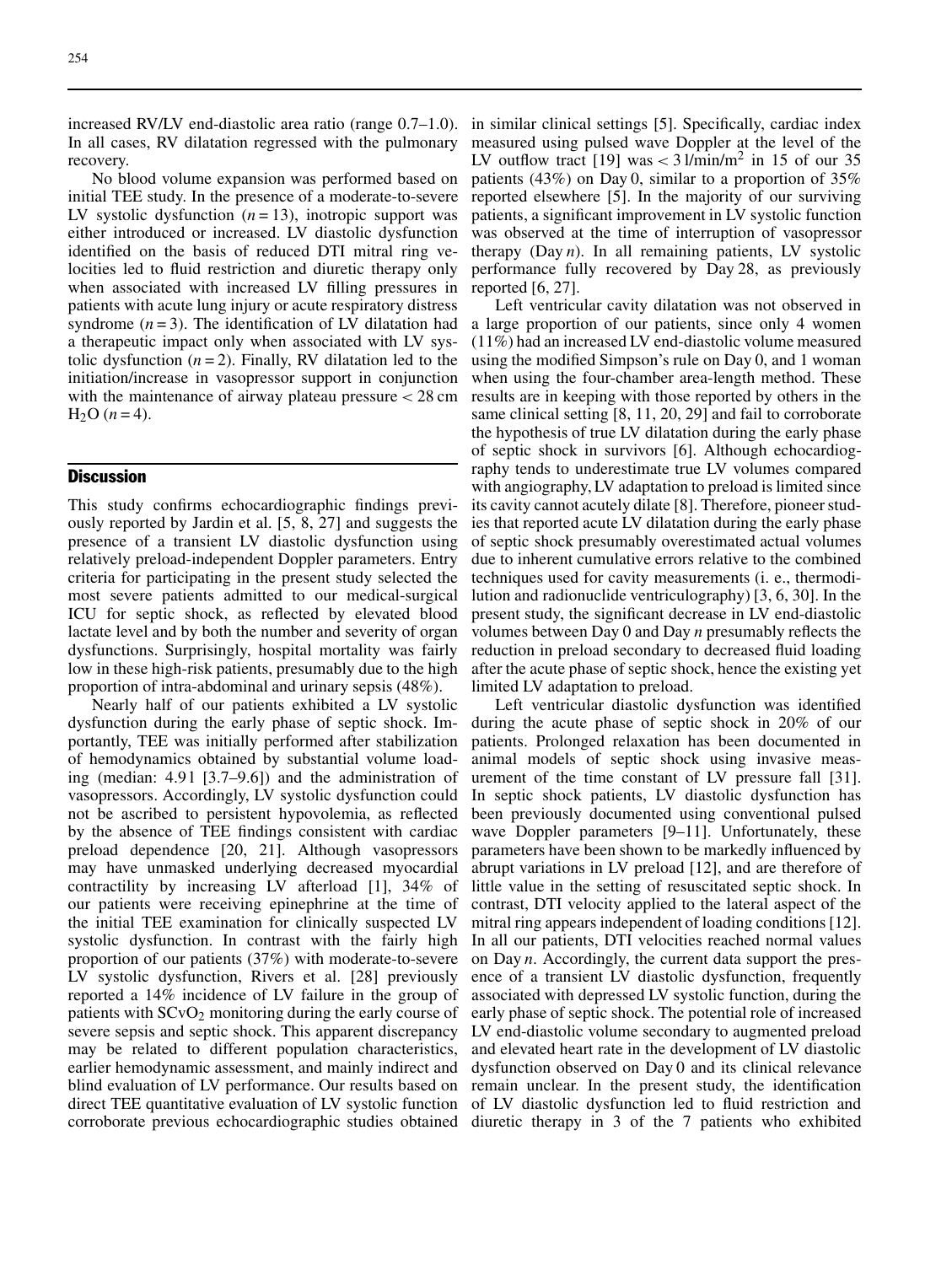respiratory compromise.

We observed mild RV dilatation in only 4 of our septic shock patients (11%). In this setting, acute RV dysfunction may be secondary to either an intrinsic depression in RV contractility [1] or to acute cor pulmonale [5, 32]. In our patients, RV dilatation was secondary to an acute cor pulmonale, which accompanied an acute respiratory distress syndrome. Although the incidence of RV dysfunction has been reported to be as high as 32% in septic shock patients [5], we observed a lower frequency in the present study, as did others [33]. This discrepancy may be attributed to different study populations. In this specific setting, TEE is particularly valuable in guiding ventilator settings that should be protective, not only for the lungs, but also for the RV [34], as in 4 of our patients.

The present descriptive study is limited by the relatively small sample size, which precludes any definite conclusion from the comparison between deceased and surviving patients. In addition, we did not evaluate the efficacy of therapeutic changes that directly resulted from

associated increased filling pressure with concomitant the initial TEE examination. Finally, the precise delay in total recovery of LV systolic and diastolic function could not be precisely determined since TEE was not serially performed on a daily basis, but rather when vasoactive drugs could definitely be stopped.

#### **Conclusions**

This study confirms that LV systolic dysfunction is frequent, but initial true LV dilatation is uncommon during the acute phase of septic shock in fluid-loaded patients on vasopressors. In addition, the present study suggests that LV diastolic dysfunction assessed using a preload-independent Doppler parameter is commonly observed during the early phase of septic shock. RV dysfunction was less frequently observed and associated with acute respiratory distress syndrome. Importantly, all these changes regressed in survivors, regardless of their severity. Further studies are needed to determine whether certain echocardiographic findings could be associated with a poor prognosis in septic shock patients.

## **References**

- 1. Grocott-Mason RM, Shah AM (1998) Cardiac dysfunction in sepsis: new theories and clinical implications. Intensive Care Med 24:286–295
- 2. Ellman H (1984) Capillary permeability in septic patients. Crit Care Med 12:629–633
- 3. Parrillo JE (1993) Pathogenetic mechanisms of septic shock. N Engl J Med 328:1471–1477
- 4. Vignon P (2005) Hemodynamic assessment of critically-ill patients using echocardiography Doppler. Curr Opin Crit Care 11:227–234
- 5. Vieillard-Baron A, Prin S, Chergui K, Dubourg O, Jardin F (2003) Hemodynamic instability in sepsis. Am J Respir Crit Care Med 168:1270–1276
- 6. Parker MM, Shelhamer JH, Bacharach SL, Green MV, Natanson C, Frederick TM, Damske BA, Parillo JE (1984) Profound but reversible myocardial depression in patients with septic shock. Ann Intern Med 100:483–490
- 7. Ozier Y, Guéret P, Jardin F, Farcot JC, Bourdarias JP, Margairaz A (1984) Two-dimensional echocardiographic demonstration of acute myocardial depression in septic shock. Crit Care Med 12:596–599
- 8. Vieillard-Baron A, Schmitt JM, Beauchet A, Roch A, Prin S, Page B, Jardin F (2001) Early preload adaptation in septic shock? Anesthesiology 94:400–406
- 9. Jafri SM, Lavine S, Field BE, Bahorozian MT, Carlson MW (1990) Left ventricular diastolic function in sepsis. Crit Care Med 18:709–714
- 10. Munt B, Jue J, Gin K, Fenwick J, Tweeddale M (1998) Diastolic filling in human severe sepsis: an echocardiographic study. Crit Care Med 26:1829–1833
- 11. Poelaert J, Declerck C, Vogelaers D, Colardyn F, Visser CA (1997) Left ventricular systolic and diastolic function in septic shock. Intensive Care Med 23:553–560
- 12. Vignon P, Allot V, Lesage J, Martaillé JF, Aldigier JC, François B, Gastinne H (2007) Diagnosis of left ventricular diastolic dysfunction in the setting of acute changes in loading conditions. Crit Care 11:R43
- 13. Bone RC, Balk RA, Cerra FB, Dellinger RP, Fein AM, Knaus WA, Schein RMH, Sibbald WJ (1992) Definitions for sepsis organ failure and guidelines for the use of innovative therapies in sepsis. The ACCP/SCCM. Consensus Conference Committee. American College of Chest Physicians/Society of Critical Care Medicine. Chest 101:1644–1655
- 14. Levy MM, Fink MP, Marshall JC, Abraham E, Angus D, Cook D, Cohen J, Opal SM, Vincent JL, Ramsay G for the International Sepsis Definitions Conference (2003) 2001 SCCM/ESICM/ACCP/ATS/SIS International Sepsis Definitions Conference. Crit Care Med 31:1250–1656
- 15. Michard F, Boussat S, Chemla D, Anguel N, Mercat A, Lecarpentier Y, Richard C, Pinsky M, Teboul JL (2000) Relation between respiratory changes in arterial pulse pressure and fluid responsiveness in septic patients with acute respiratory failure. Am J Respir Crit Care Med 162:134–138
- 16. Dellinger RP, Carlet J, Masur H, Gerlach H, Calandra T, Cohen J, Gea-Banacloche J, Keh D, Marshall JC, Parker MM, Ramsay G, Zimmerman JL, Vincent JL, Levy MM (2004) Surviving Sepsis Campaign guidelines for management of severe sepsis and septic shock. Intensive Care Med 30:536–555
- 17. Vignon P, Mentec H, Terré S, Gastinne H, Gueret P, Lemaire F (1994) Diagnostic accuracy and therapeutic impact of transthoracic and transesophageal echocardiography in mechanically ventilated patients in the ICU. Chest 106:1829–1834